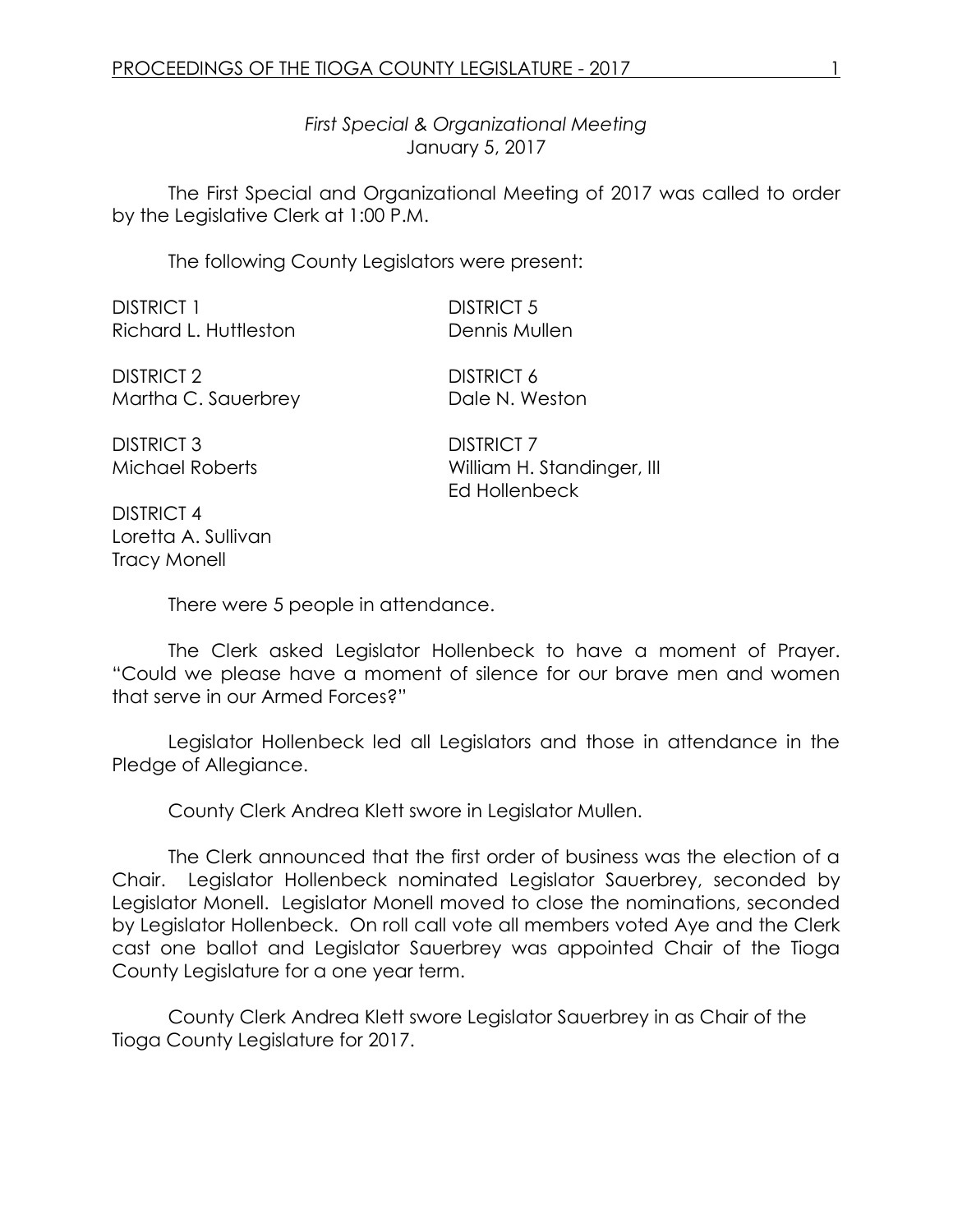Chair Sauerbrey spoke. "I will make this brief and to the point because we have a lot of work to do as we know on the agenda that was sent out earlier. First of all I want to thank everybody for your support and as we all know this is a team effort and together we are responsible for representing our areas, our constituents and then bringing forth and making good decisions to serve the public. I have to say that I am still very excited to come to work every day, I enjoy this work, and I hope that my presence will be a positive influence and we will continue to make a difference and grow and progress in this County. Thank you."

The Chair announced the next order of business was the election of a Deputy Chair. Legislator Sullivan nominated Legislator Roberts, seconded by Legislator Mullen. Legislator Standinger nominated Legislator Weston, seconded by Legislator Roberts. Legislator Monell moved to close the nominations, seconded by Legislator Hollenbeck. On roll call vote, Legislators Hollenbeck, Huttleston, Monell, Mullen, Sauerbrey, Roberts, and Standinger voted for Legislator Weston and Legislators Sullivan and Weston voted for Legislator Roberts and the Chair cast one ballot and Legislator Weston was appointed Deputy Chair of the Tioga County Legislature for a one year term.

County Clerk Andrea Klett swore Legislator Weston in as Deputy Chair of the Tioga County Legislature for 2017.

The Chair called for nominations for Public Information Officer. Legislator Monell nominated Douglas Barton, seconded by Legislator Sullivan. Legislator Monell moved to close the nominations, seconded by Legislator Hollenbeck. On roll call vote all Legislators voted for Douglas Barton as Public Information Officer, and the Chair cast one ballot and Douglas Barton was appointed Public Information Officer for a one year term.

The Chair called for nominations for Republican Majority Leader. Legislator Weston nominated Legislator Roberts, seconded by Legislator Mullen. Legislator Monell moved to close the nominations, seconded by Legislator Sullivan. On roll call vote all Legislators voted for Legislator Roberts as Republican Majority Leader, and the Chair cast one ballot and Legislator Roberts was appointed Republican Majority Leader for a one year term.

Chair Sauerbrey asked if there were any disclosures to be made.

Legislator Hollenbeck stated, "I have nothing to disclose."

Legislator Huttleston stated, "I have nothing to disclose."

Legislator Monell stated, "I have nothing to disclose."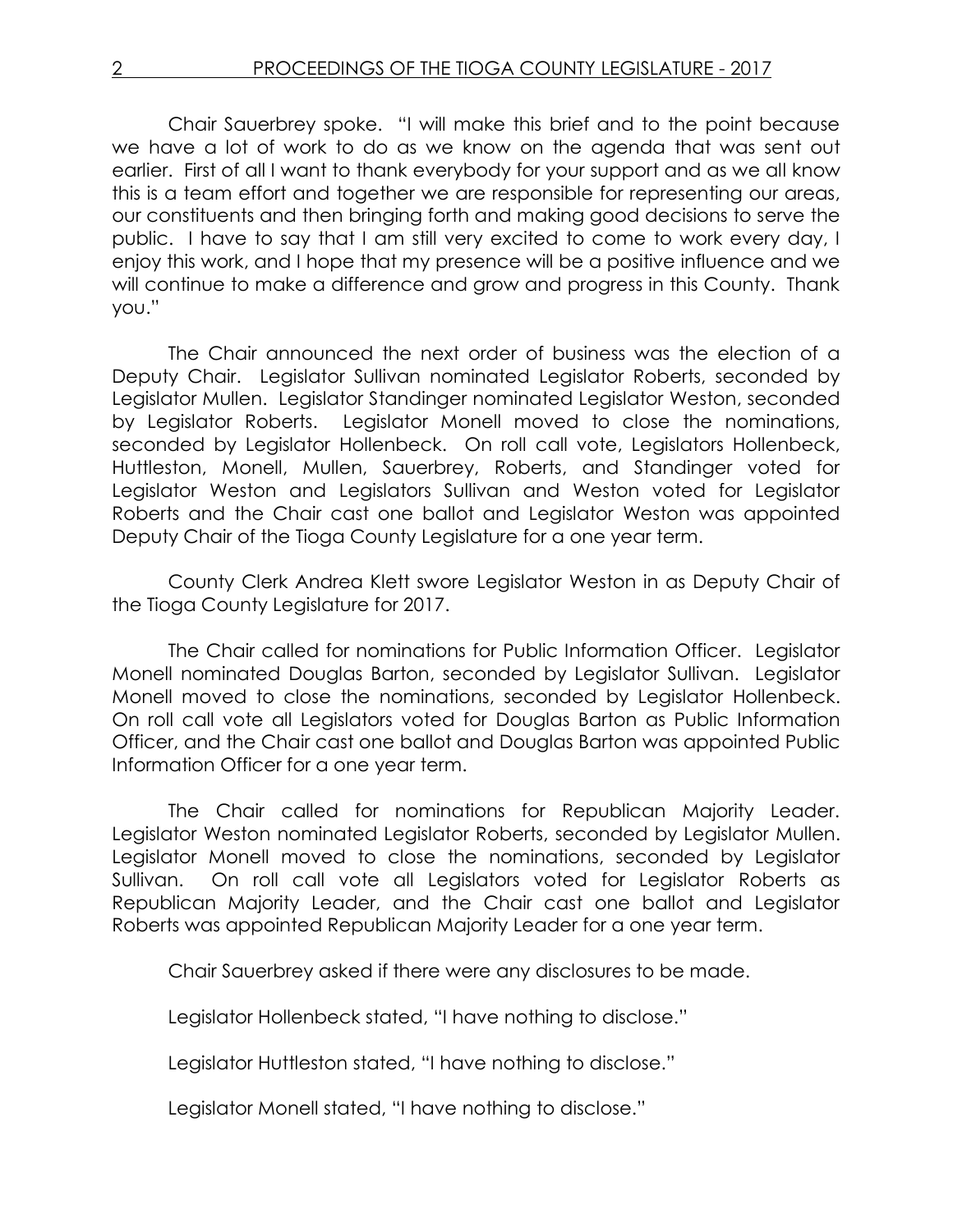Legislator Mullen stated, "I have nothing to disclose."

Legislator Sauerbrey stated, "I have nothing to disclose."

Legislator Roberts stated, "I have nothing to disclose."

Legislator Standinger stated, "I have nothing to disclose."

Legislator Sullivan stated, "I have nothing to disclose."

Legislator Weston stated, "I have nothing to disclose."

Legislator Monell moved for the adoption of the following resolution, seconded by Legislator Roberts.

REFERRED TO: LEGISLATIVE WORKSESSION COMMITTEE

RESOLUTION NO. 1–17 *TRIPS AUTHORIZED*

RESOLVED: That the Chair and the Clerk of the County Legislature, the County Attorney, and County Legislators be, and they hereby are, authorized to make such trips as their duties may require and that their actual and necessary expenses for travel, meals and lodging incurred on such trips be a County charge.

## ROLL CALL VOTE

Yes - Legislators Hollenbeck, Huttleston, Monell, Mullen, Sauerbrey, Roberts, Standinger, Sullivan and Weston.

No – None.

Absent – None.

RESOLUTION ADOPTED.

Legislator Monell moved for the adoption of the following resolution, seconded by Legislator Roberts.

REFERRED TO: FINANCE COMMITTEE

RESOLUTION NO. 2–17 *DESIGNATION OF OFFICIAL DEPOSITORIES*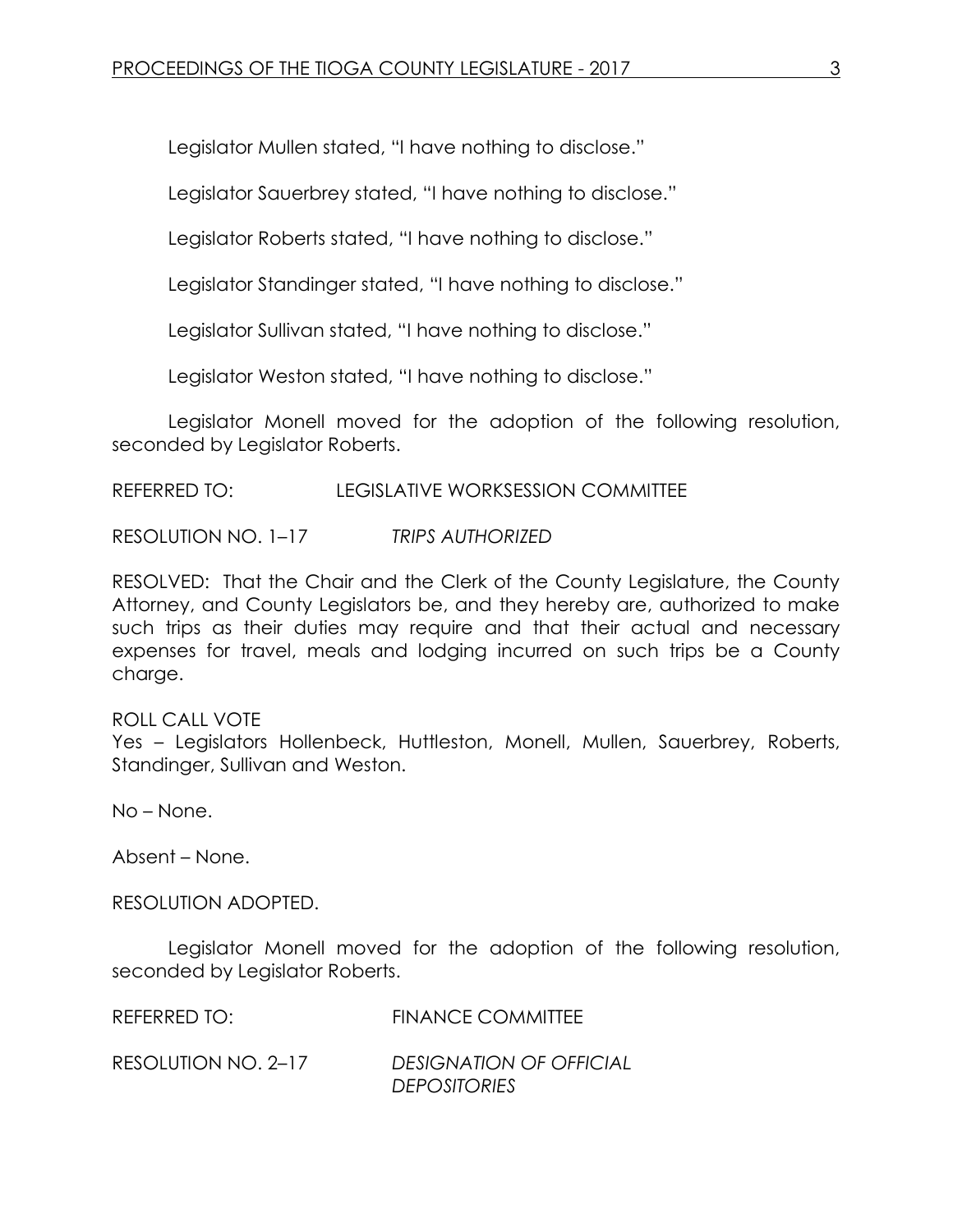RESOLVED: That, pursuant to the powers vested in this Legislature by Section 212 of the County Law, as amended, the following Banks within New York State be, and they hereby are designated as depositories for the deposit of all monies received by the County Treasurer, to an amount not to exceed the sum set opposite the name of each Bank as follows:

| JP Morgan Chase Bank                  | \$30,000,000 |
|---------------------------------------|--------------|
| Chemung Canal Trust Company           | \$30,000,000 |
| Citizens Bank, N.A.                   | \$30,000,000 |
| Community Bank, N.A.                  | \$30,000,000 |
| First Niagara Bank, N.A.              | \$30,000,000 |
| Key Bank Corporation                  | \$30,000,000 |
| M&T Bank                              | \$30,000,000 |
| Tioga State Bank                      | \$30,000,000 |
| National Bank and Trust Company, N.A. | \$30,000,000 |

ROLL CALL VOTE

Yes - Legislators Hollenbeck, Huttleston, Monell, Mullen, Sauerbrey, Roberts, Standinger, Sullivan and Weston.

No – None.

Absent – None.

RESOLUTION ADOPTED.

Legislator Roberts moved for the adoption of the following resolution, seconded by Legislator Standinger.

REFERRED TO: LEGISLATIVE WORKSESSION COMMITTEE

RESOLUTION NO. 3–17 *DESIGNATE OFFICIAL NEWSPAPERS*

RESOLVED: That the Tioga County Courier and the Morning Times are hereby designated official newspapers for the publication of all local laws, notices and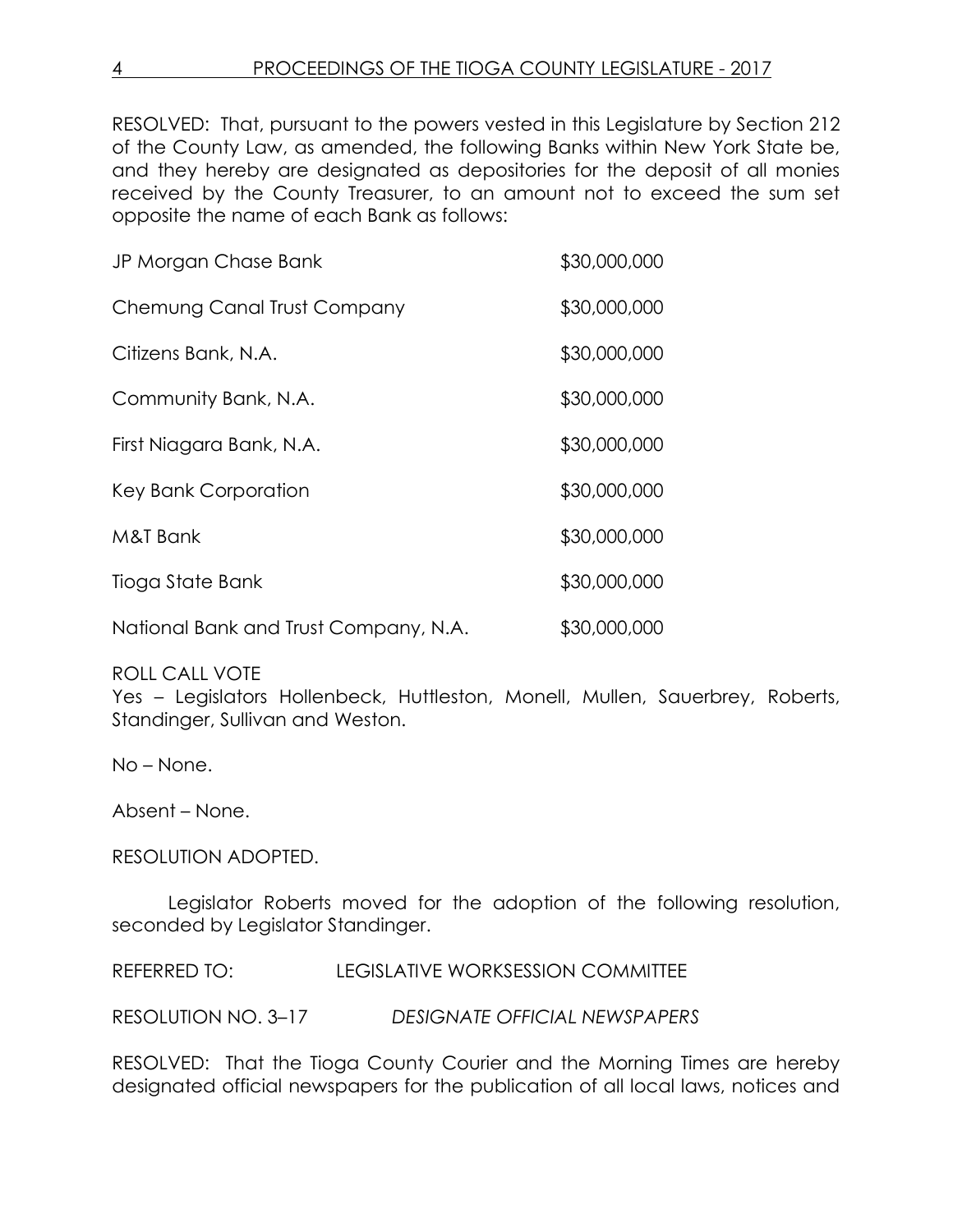other matters required by law to be published pursuant to County Law  $\delta$ 214, Subd. 2; and be it further

RESOLVED: That the Press and Sun Bulletin, a daily newspaper, is hereby designated as the official newspaper for purposes of publishing all local laws, notices and other matters required by law to be published at such times that there is insufficient time to publish in the above two newspapers.

ROLL CALL VOTE

Yes - Legislators Hollenbeck, Huttleston, Monell, Mullen, Sauerbrey, Roberts, Standinger, Sullivan and Weston.

No – None.

Absent – None.

RESOLUTION ADOPTED.

Legislator Roberts moved for the adoption of the following resolution, seconded by Legislator Sullivan.

REFERRED TO: LEGISLATIVE WORKSESSION COMMITTEE

RESOLUTION NO. 4–17 *DESIGNATION OF NEWSPAPER FOR REPUBLICAN PARTY*

RESOLVED: That the Morning Times is hereby designated as the newspaper published in the County of Tioga for the Republican Party to publish the Election notices issued by the Secretary of State, and to publish the official canvass pursuant to County Law 214, Subd. 1.

ROLL CALL VOTE

Yes – Legislators Hollenbeck, Huttleston, Monell, Mullen, Sauerbrey, Roberts, Standinger, Sullivan and Weston.

No – None.

Absent – None.

RESOLUTION ADOPTED.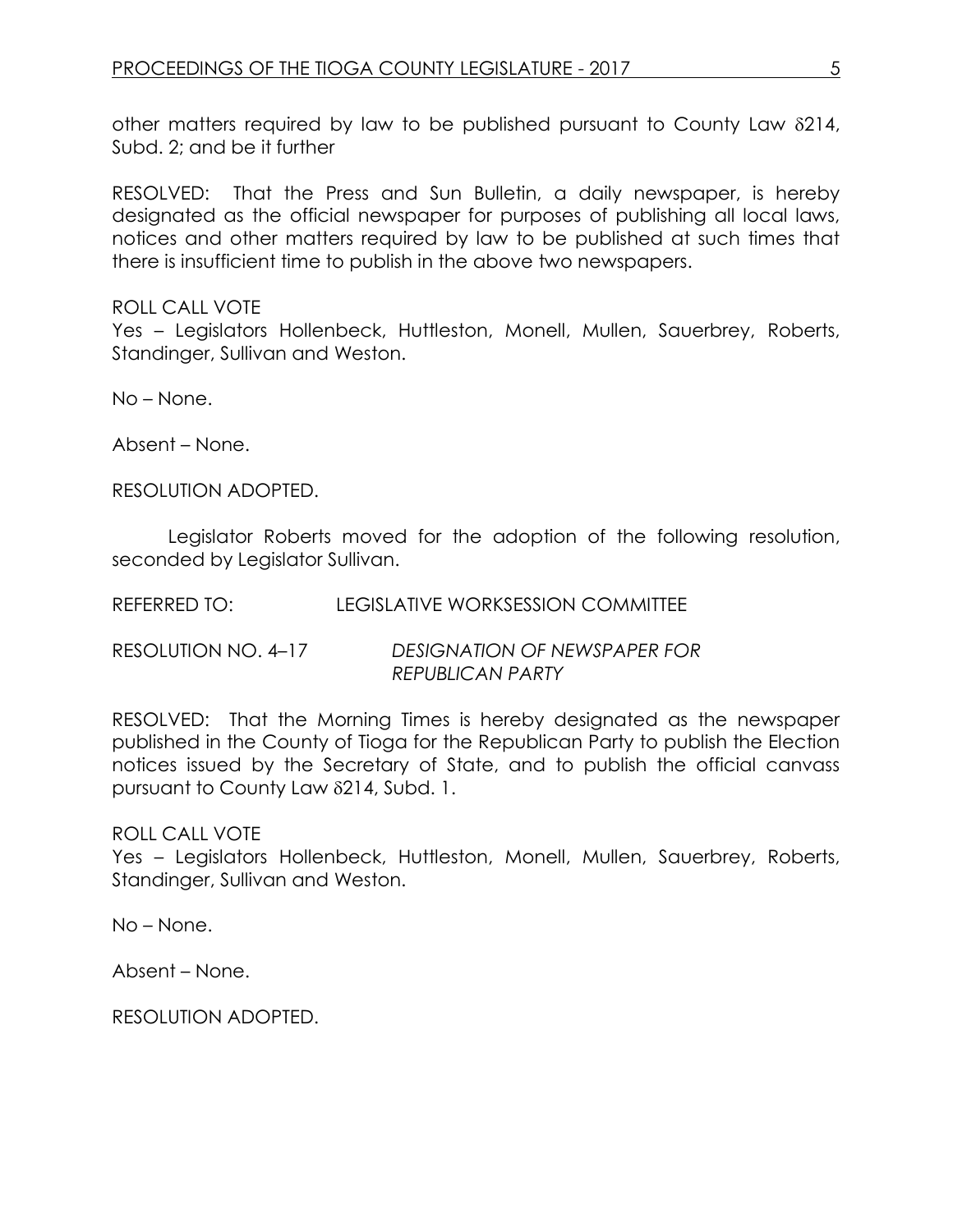Legislator Sullivan moved for the adoption of the following resolution, seconded by Legislator Weston.

REFERRED TO: LEGISLATIVE WORKSESSION COMMITTEE

RESOLUTION NO. 5–17 *DESIGNATION OF NEWSPAPER FOR DEMOCRATIC PARTY*

RESOLVED: That the Tioga County Courier is hereby designated as the newspaper published in the County of Tioga for the Democratic Party to publish the Election notices issued by the Secretary of State, and to publish the official canvass pursuant to County Law 214, Subd. 1.

ROLL CALL VOTE

Yes – Legislators Hollenbeck, Huttleston, Monell, Mullen, Sauerbrey, Roberts, Standinger, Sullivan and Weston.

No – None.

Absent – None.

RESOLUTION ADOPTED.

Legislator Monell moved for the adoption of the following resolution, seconded by Legislator Hollenbeck.

REFERRED TO: LEGISLATIVE WORKSESSION COMMITTEE

RESOLUTION NO. 6–17 *SET SALARY OF CHAIR*

RESOLVED: That the salary of the Chair of the Tioga County Legislature be set at \$33,728 per year, which includes the salary received as County Legislator of \$10,430 and an additional \$23,298 to serve as Chair.

## ROLL CALL VOTE

Yes – Legislators Hollenbeck, Huttleston, Monell, Mullen, Sauerbrey, Roberts, Standinger, Sullivan and Weston.

No – None.

Absent – None.

RESOLUTION ADOPTED.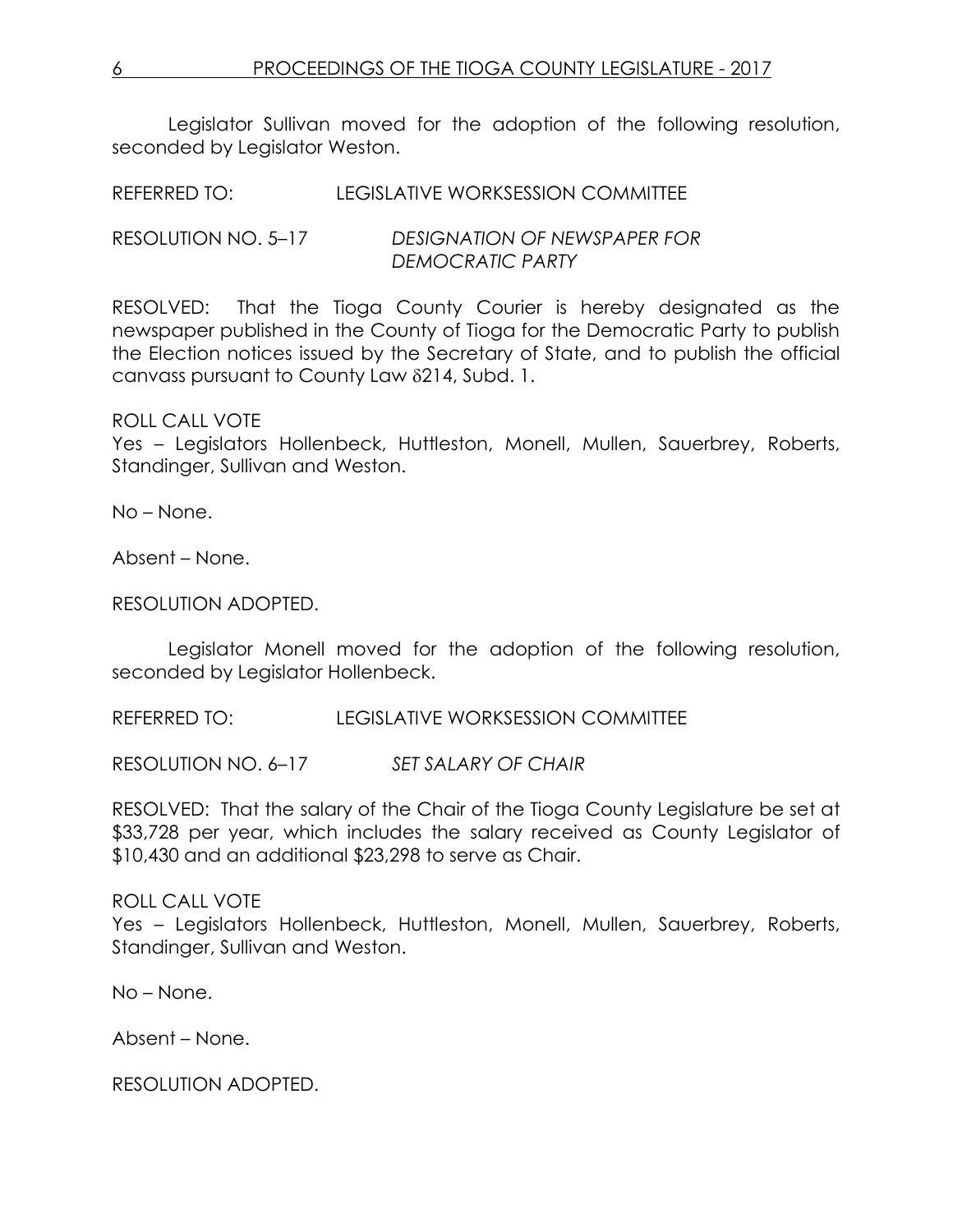Legislator Sullivan moved for the adoption of the following resolution, seconded by Legislator Weston.

REFERRED TO: LEGISLATIVE WORKSESSION COMMITTEE

RESOLUTION NO. 7–17 *FIX DATES AND TIMES OF TIOGA COUNTY LEGISLATIVE MEETINGS*

RESOLVED: That the Tioga County Legislature during 2017 shall meet regularly in the Edward D. Hubbard Auditorium of the Ronald E. Dougherty County Office Building, 56 Main Street, Owego, New York at 12:00 P.M. on the Tuesday following Committees which are held during the first full work week of the month; and be it further

RESOLVED: That the, March, June, September and December 2017 Legislative meetings shall be held at 6:00 P.M.

ROLL CALL VOTE Yes – Legislators Hollenbeck, Huttleston, Mullen, Sauerbrey, Roberts, Standinger, Sullivan and Weston.

No – Legislator Monell.

Absent – None.

RESOLUTION ADOPTED.

Legislator Standinger moved for the adoption of the following resolution, seconded by Legislator Hollenbeck.

| REFERRED TO:        | ADMINISTRATIVE SERVICES |
|---------------------|-------------------------|
| RESOLUTION NO. 8–17 | APPOINTMENT OF          |
|                     | ADMINISTRATIVE CORONER  |

WHEREAS: The Tioga County Coroners have selected an Administrative Coroner for 2017; and

WHEREAS: Such Administrative Coroner will perform the supervisory duties of managing their budget, paying the bills, and various office functions of the Coroner's office; and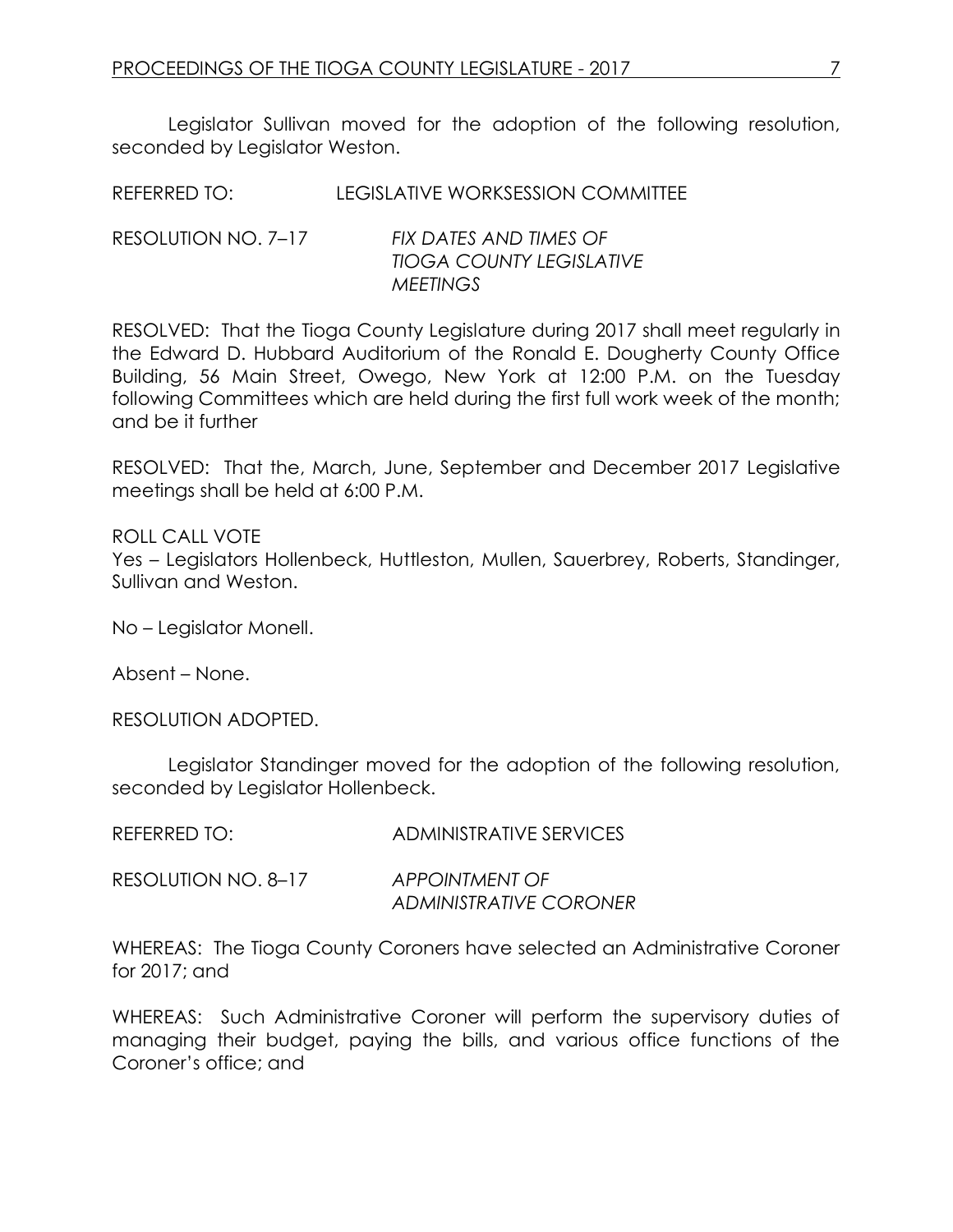WHEREAS: The Administrative Coroner will have no supervisory authority over the other Coroners; therefore be it

RESOLVED: That W. Stewart Bennett, Tioga County Coroner, has been selected by the four duly elected County Coroners to be designated as the Administrative Coroner for 2017 and be given a stipend of \$3,000.00 as set forth in the County budget.

ROLL CALL VOTE

Yes – Legislators Hollenbeck, Huttleston, Monell, Mullen, Sauerbrey, Roberts, Standinger, Sullivan and Weston.

No – None.

Absent – None.

RESOLUTION ADOPTED.

Legislator Sullivan moved for the adoption of the following resolution, seconded by Legislator Standinger.

REFERRED TO: LEGISLATIVE WORKSESSION

RESOLUTION NO. 9–17 *APPOINT DIRECTORS SOIL & WATER CONSERVATION DISTRICT*

RESOLVED: That Legislators Dale Weston and Tracy Monell are hereby appointed Directors of the Tioga County Soil and Water Conservation District for a one year term of January 1, 2017 through December 31, 2017.

ROLL CALL VOTE

Yes – Legislators Hollenbeck, Huttleston, Monell, Mullen, Sauerbrey, Roberts, Standinger, Sullivan and Weston.

No – None.

Absent – None.

RESOLUTION ADOPTED.